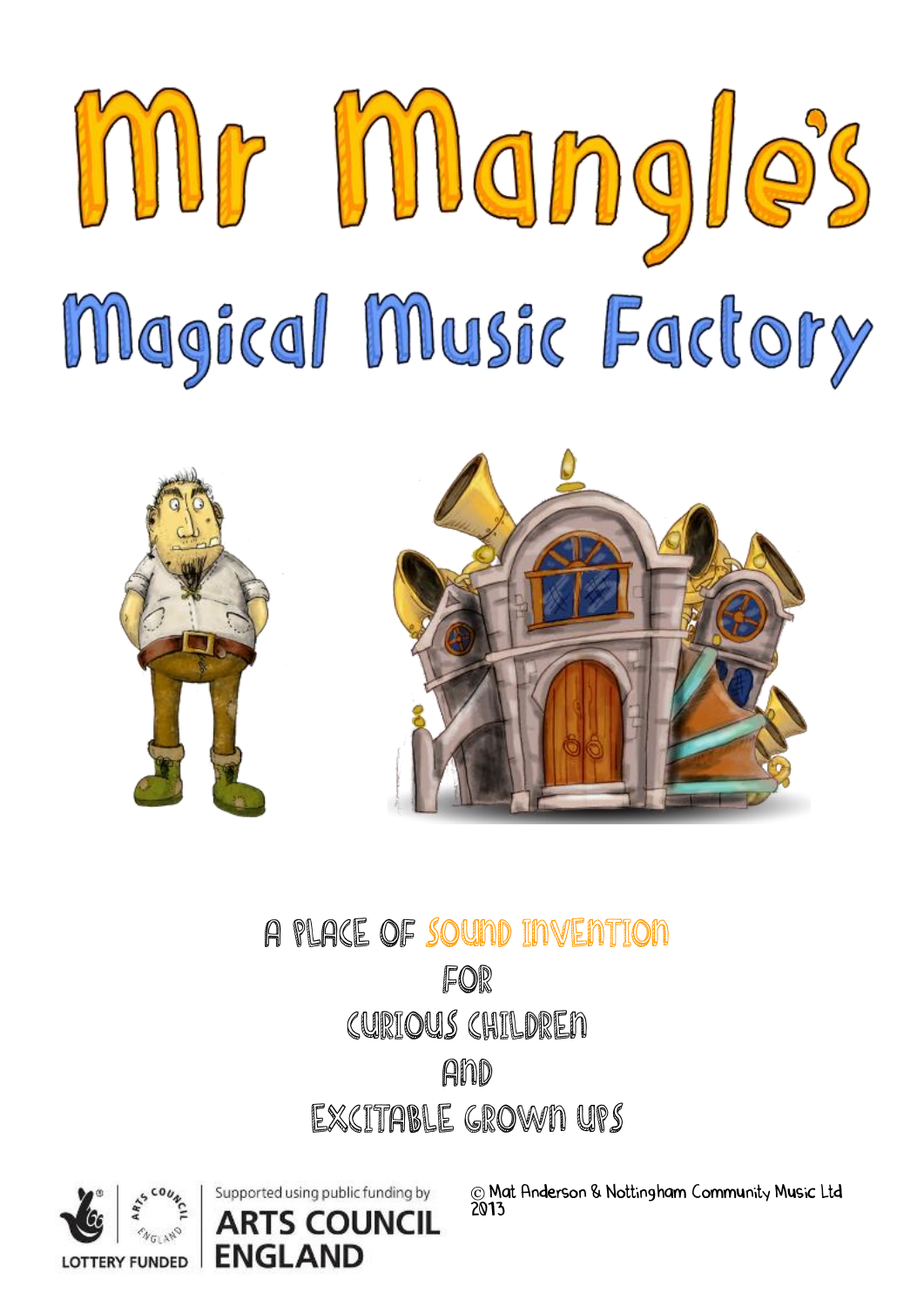## Mr Mangle's Magical Music Factory Instructions For Use.

-------------------------------------

| Stage One                                                    | Recording Your Sound                                                                                                                                                                                                                                                                                                                             |                                                                                     |
|--------------------------------------------------------------|--------------------------------------------------------------------------------------------------------------------------------------------------------------------------------------------------------------------------------------------------------------------------------------------------------------------------------------------------|-------------------------------------------------------------------------------------|
| $1.1 - 1.4$<br>1.5                                           | Record a sound<br>What next?                                                                                                                                                                                                                                                                                                                     | Page 3<br>Page 4                                                                    |
| Stage Two                                                    | At The Factory                                                                                                                                                                                                                                                                                                                                   |                                                                                     |
| 2.1<br>2.2<br>2.3<br>2.4<br>2.5<br>2.6<br>2.7                | Playing your sound<br>Sustain/one shot sample playback<br>Renaming your sound<br>Changing your sound<br>Choosing an effect<br>Removing an effect<br>Saving your sound                                                                                                                                                                            | Page 5<br>Page 5<br>Page 5<br>Page 6<br>Page 5<br>Page 7<br>Page 7                  |
| Stage Three                                                  | On The Production Line                                                                                                                                                                                                                                                                                                                           |                                                                                     |
| $3.1 - 3.2$<br>3.3<br>3.4<br>3.5<br>3.6<br>3.7<br>3.8<br>3.9 | Getting a sound onto the Production Line<br>Playing different sounds on the Production Line<br>Deleting sounds from the Production Line<br>Automating the Production Line playback<br>Saving your Production Line sounds<br>Loading your Production Line sounds<br>Assembling a new Production Line<br>Changing a sound from the Production Line | Page 9<br>Page 10<br>Page 10<br>Page 11<br>Page 11<br>Page 12<br>Page 13<br>Page 14 |
| Stage Four                                                   | Tips. Tricks & Advanced Stuff                                                                                                                                                                                                                                                                                                                    |                                                                                     |
| 4.1<br>4.2<br>4.3<br>4.4<br>4.5<br>4.6                       | Accessing the invisible Settings page<br>Setting the record ('in') level<br>Clear all data<br>Clear all Warehouse<br>Animation toggle<br>Edit toggle                                                                                                                                                                                             | Page 15<br>Page 15<br>Page 16<br>Page 16<br>Page 16<br>Page 16                      |
| Tips & Tricks                                                |                                                                                                                                                                                                                                                                                                                                                  | page 17-18                                                                          |
| Appendix 1                                                   | Sorting Your Soundcard                                                                                                                                                                                                                                                                                                                           | page 19-20                                                                          |
| Credits                                                      |                                                                                                                                                                                                                                                                                                                                                  | page 21                                                                             |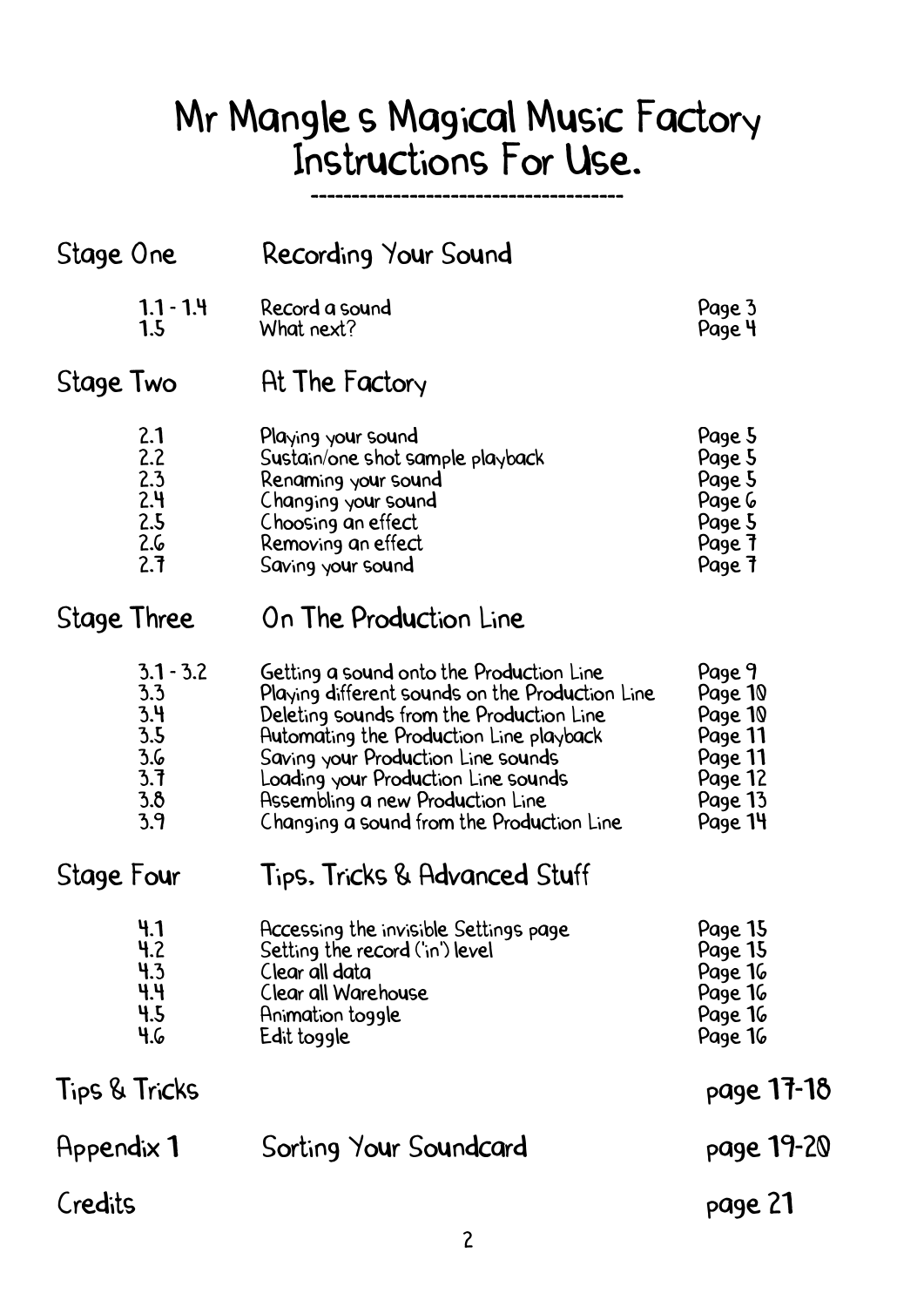# STAGE ONE RECORDING YOUR SOUND

1.1 To start recording, click the glowing SOUND RECORDER icon



This will take you to the Sound Recorder page.

1.2 Speak into the microphone and watch for a squiggly line to appear in the SOUND RECORDER:



This shows that Mr Mangle is picking up the sound from your microphone. If the line doesn't move, check your sound/input settings. For more information on how to do this, please go to Appendix 1.

- 1.3 To record, either click on the glowing RED BUTTON or press 'R'. To stop, press 'Spacebar'. To listen back, press the 'Spacebar' again. You have captured your first sound!
- 1.4 Didn't like the sound you got? Simply start again repeat step 1.3

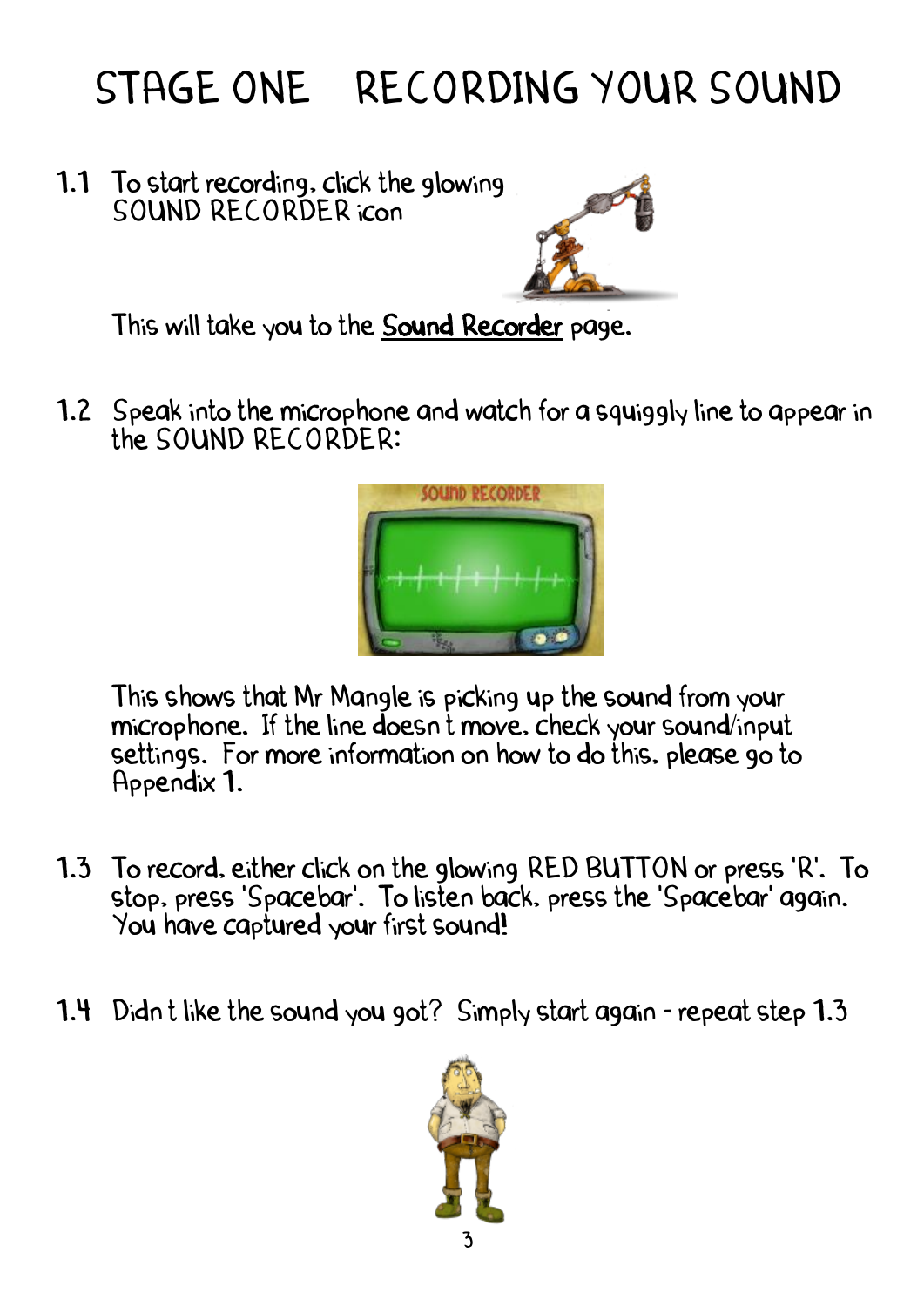1.5 Got a sound you like? Well, now you have TWO choices:

Keep the sound for later?



Boring! But you can if you want. press SAVE. You will be prompted to give the sound a name and an icon. Press Enter and you will then be taken back to the recorder page.

Take your sound to the Music Factory



That's more like it! click the FACTORY icon.



You will be prompted to give the sound a name and an icon. Do that and then press Enter

You will now be taken to the magical Music Factory page!

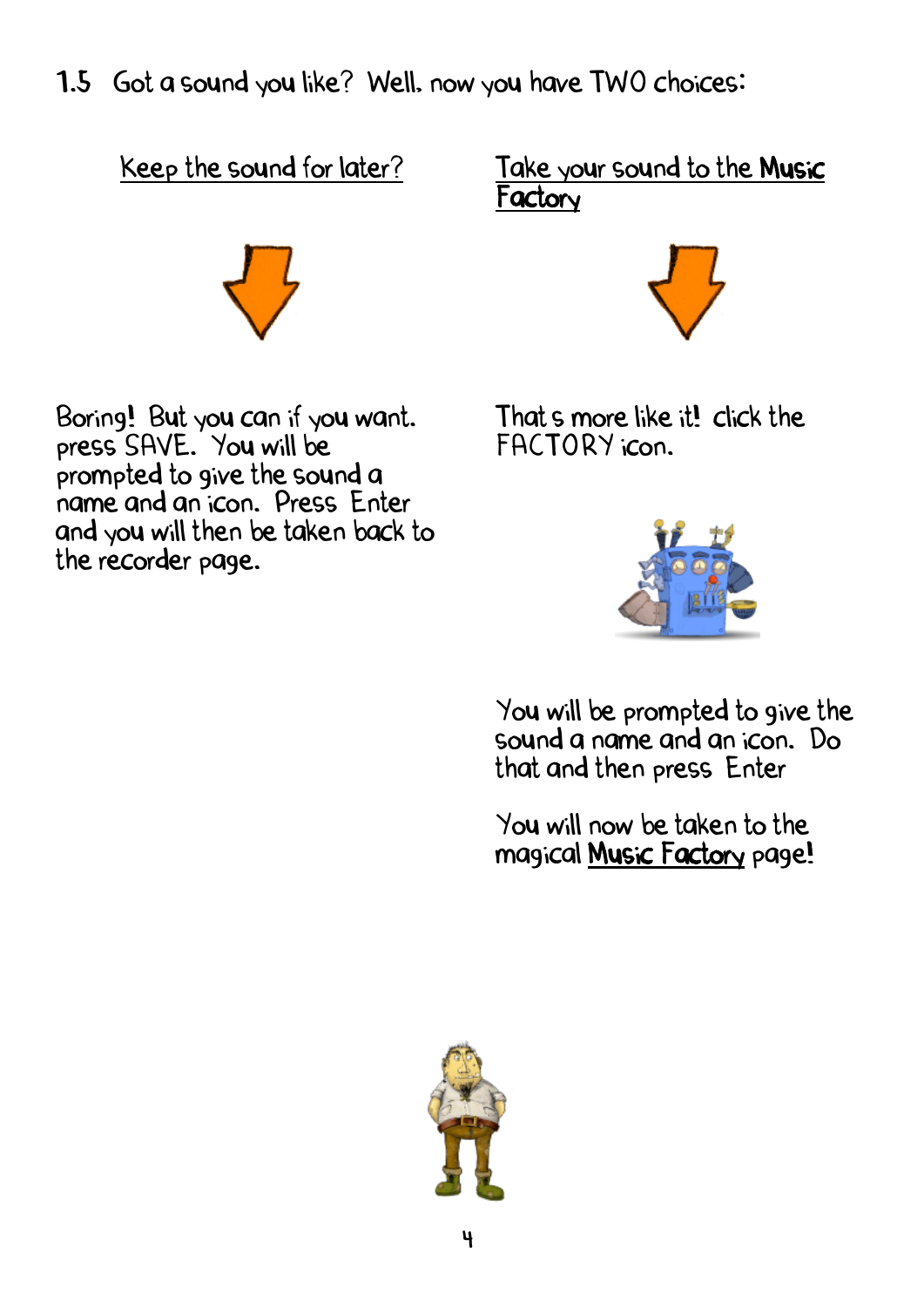# STAGE TWO AT THE MUSIC FACTORY

### PLAYING YOUR SOUND

2.1 To play the sound in the Music Factory click on the PIANO KEYBOARD. Mr Mangle will spring into action to produce your sound. Your sound sits at Middle C:



As you play up the KEYBOARD the sound will get higher and as you play down the KEYBOARD, it will get lower. Click the ARROWS above the keyboard for Mr Mangle to shift the whole KEYBOARD up or down an octave. To get back to the original pitch, click the ARROWS till the MIDDLE PINK BUTTON is lit.

- 2.2 If you don't want to hear the whole sound every time you play, click the SUSTAIN tick. To reverse this, just click it again.
- 2.3 If you want to rename your sound at any time, just click the PENCIL icon next to the name of the sound at the bottom of the Music Factory page. You will be prompted to give the sound a new name and icon. Press Enter and you will then be taken back to the Music Factory page.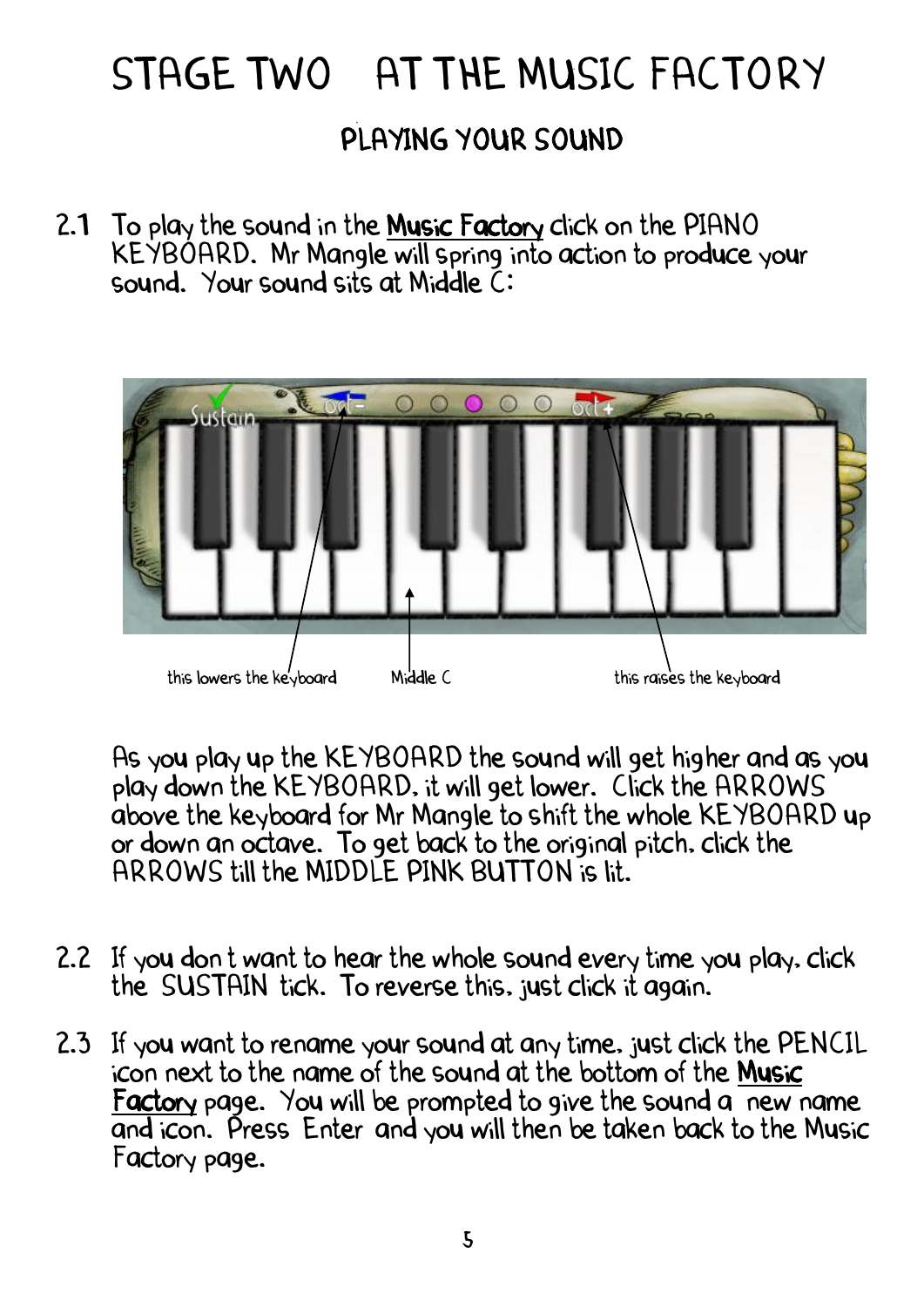### CHANGING YOUR SOUND

2.4 Above the keyboard are four different MANGLE MACHINES:



Click on any of them and choose an EFFECT from the drop-down menu by clicking on any of the names pr pictures. For example clicking on the MANGLE MACHINE called 'ROOMS' will give you a list of different spaces in which Mr Mangle can place your sound:



2.5 Each MANGLE MACHINE EFFECT that you choose will be placed onto a CONVEYOR BELT above the MANGLE MACHINES...



The Warehouse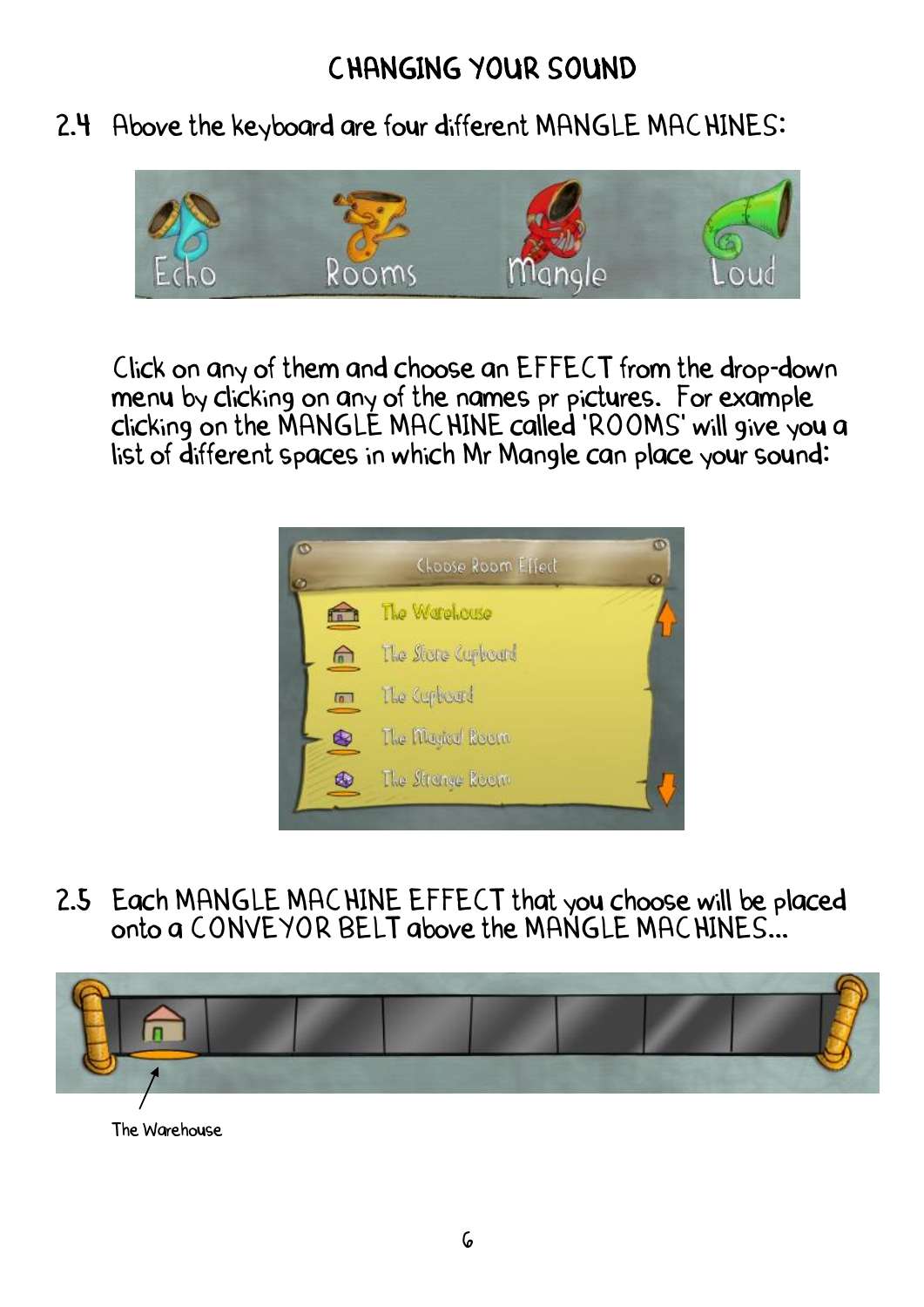...and they combine to change your sound in dramatic and interesting ways.



2.6 If you want to get rid of an effect, just click on the Remove Effect button and Mr Mangle will take it away (he takes them away in reverse order to the way he added them).

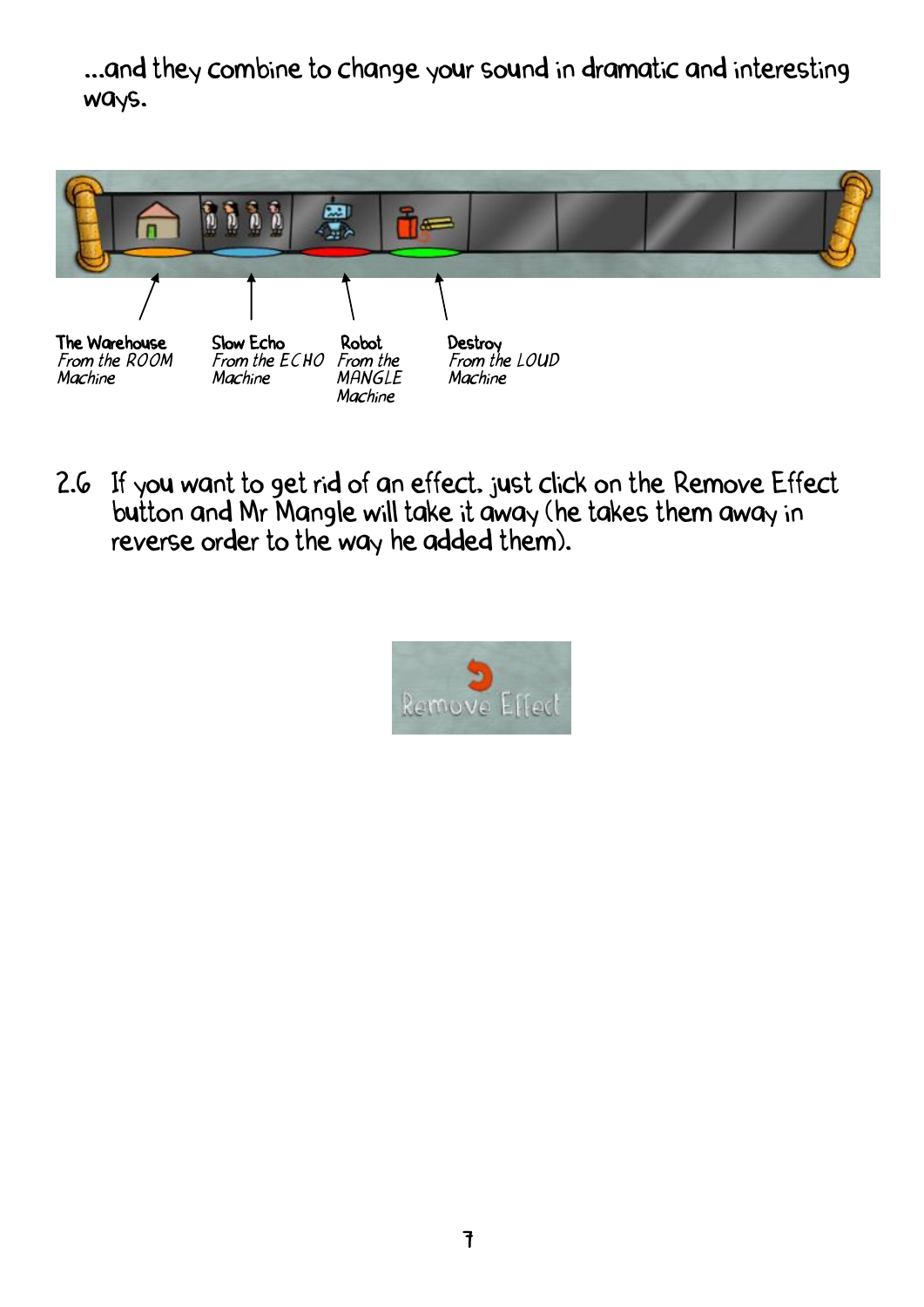### SAVING YOUR SOUND

2.7 When you re happy with the way you ve changed your sound you have THREE choices:



Easy! Just press the Record Arrow at the bottom left of the screen



and you will be taken back to the Sound Recorder page. To get back from here to the Music Factory page click the Factory icon as you did in Step 1.5 (this time round you'll need to choose a sound to take with you to the Music Factory)

Export The Sound



This way you can use the sound (with all the Effects you've added) in any other programme you want (e.g. Powerpoint, Moviemaker or Book Creator). Just click on EXPORT



and your sound is saved to a Mr Mangle folder in your Documents





click the MENU and then the PRODUCTION LINE icon.



Why? Find out next!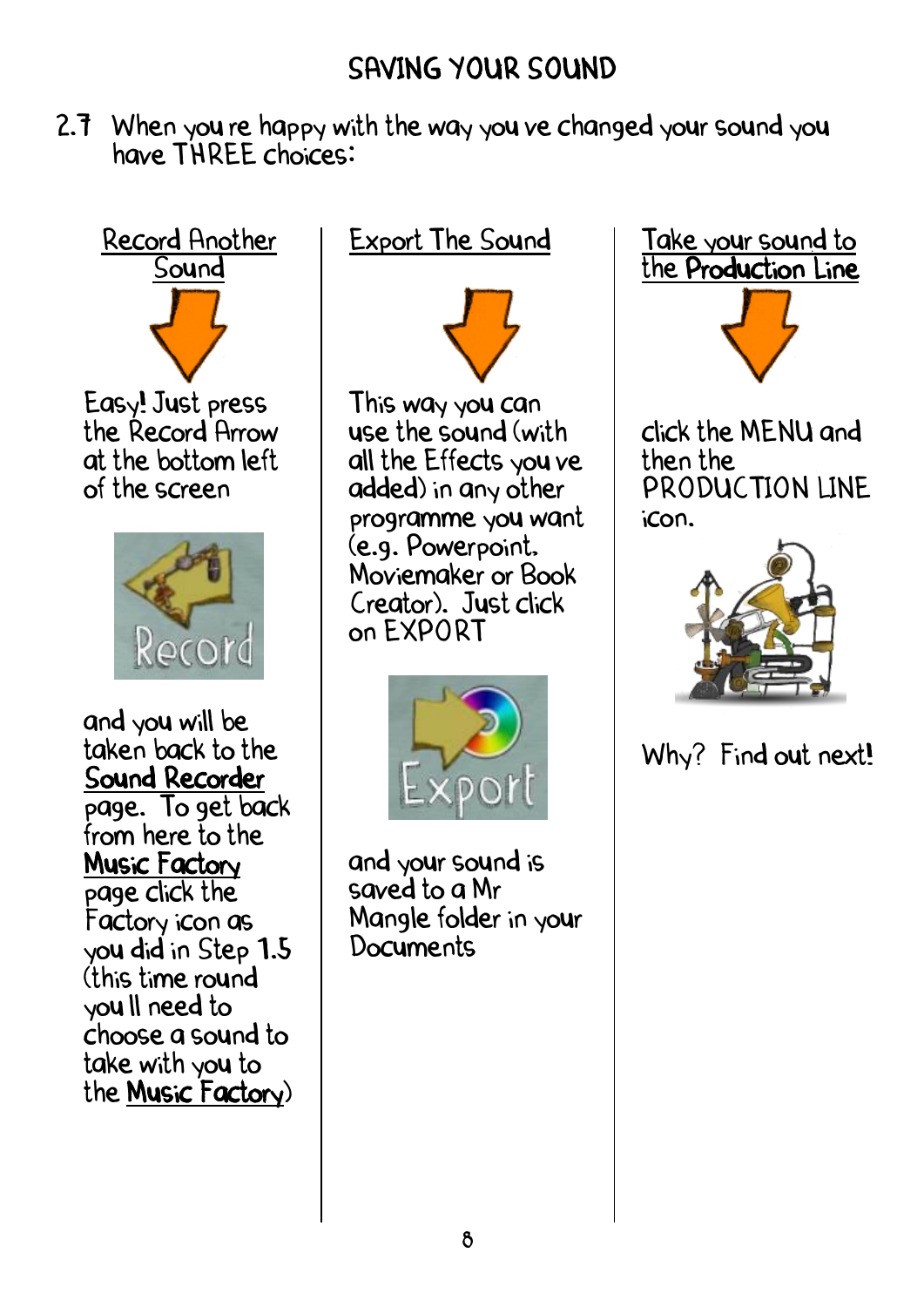# STAGE THREE ON THE PRODUCTION LINE

## GETTING SOUNDS ONTO THE PRODUCTION LINE

3.1 The PRODUCTION LINE is where you can assemble lots of different sounds you ve made.

To bring a sound into the PRODUCTION LINE, go to the PRODUCTION LINE and click an empty box



click on the first empty box

Mr Mangle will ask you to choose a sound from a list of all the sounds the have been made in the Music Factory.

Click on the name of the one you want to choose and Mr Mangle loads the sound into the PRODUCTION LINE straight away ready for you to play on the KEYBOAD. Easy! The KEYBOARD works in the same way as in the Music Factory Page.



sound is loaded & ready to play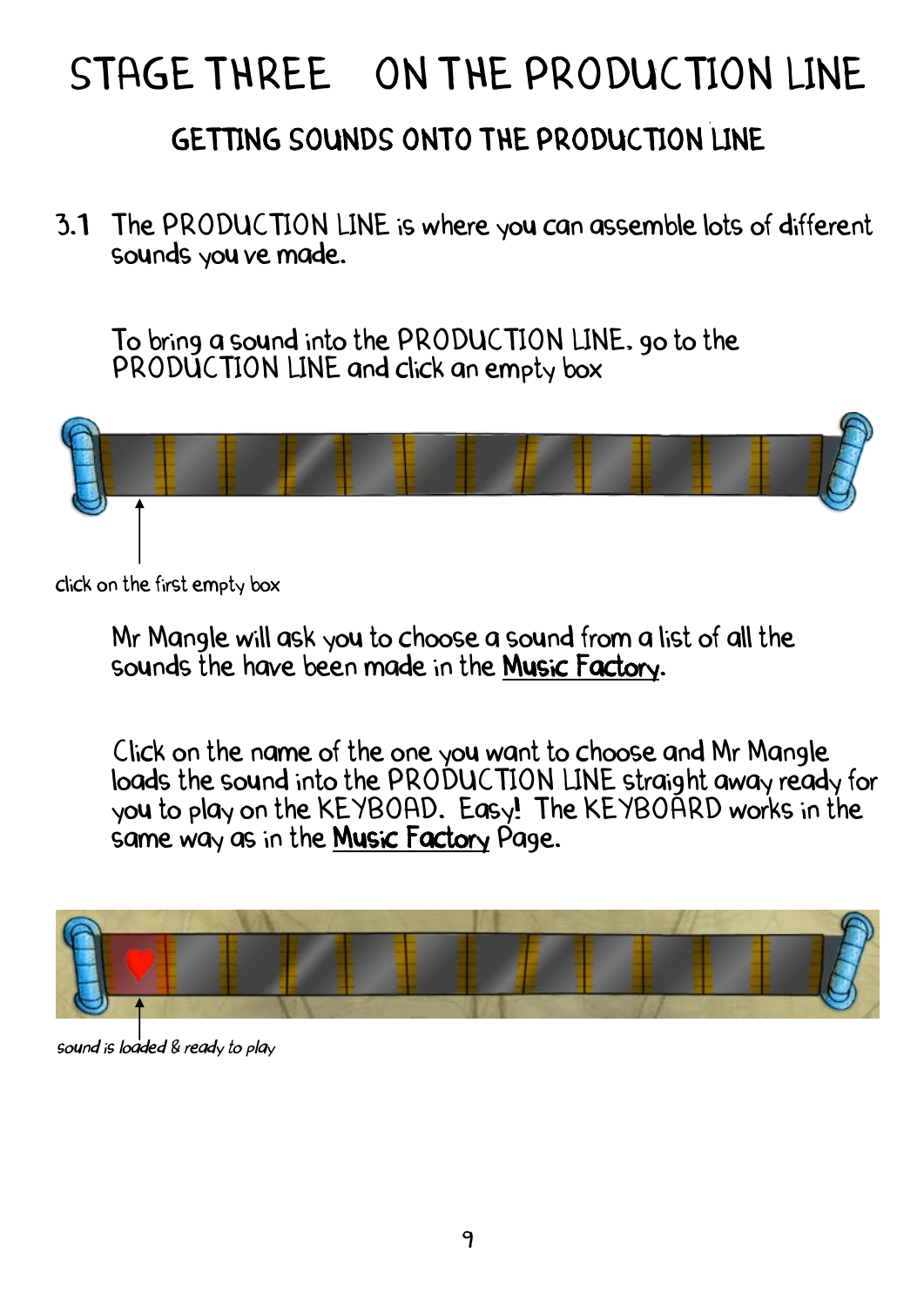3.2 Repeat this to load another sound onto the PRODUCTION LINE.



lots of sounds ready to play

3.3 To play each loaded sound, simply click on the icon that goes with the sound and play the KEYBOARD. When you click on the icon, the name of your sound is also loaded into the pane below:



So you have two ways of knowing which sound is loaded into the KEYBOARD: the highlighted icon on the PRODUCTION LINE and the sound name and icon displayed at the bottom of the page.

3.4 If you ever want to get rid of a sound from the PRODUCTION LINE, just click on it and press 'Delete'.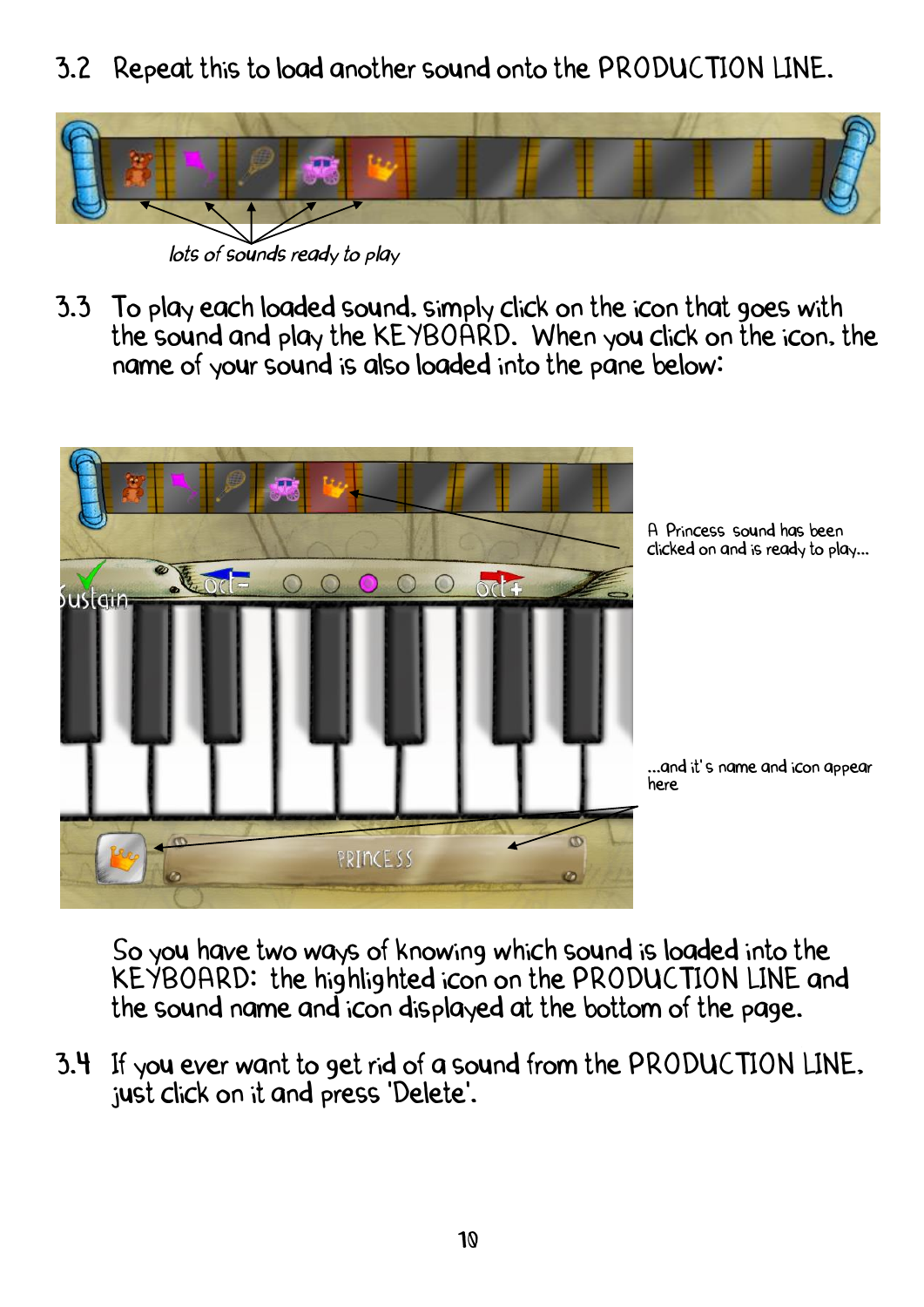### AUTOMATING THE PRODUCTION LINE

3.5 This is great fun! Click the Play' button next to the PRODUCTION LINE and all the sounds will play back automatically one after the other.



## SAVING YOUR PRODUCTION LINE

3.6 Using the PRODUCTION LINE means that you can assemble groups of sounds - sounds that go with a particular story or that belong to a certain theme (spooky sounds, alien sounds etc) for instance.

Once you've got all the sounds you want on the PRODUCTION LINE you can save them to the STORAGE WAREHOUSE as a PRODUCT



Click on the SAVE button at the bottom right of the page:

and you'll be prompted to give your PRODUCT a name - in this case we re going to call it 'Red Group Sounds'.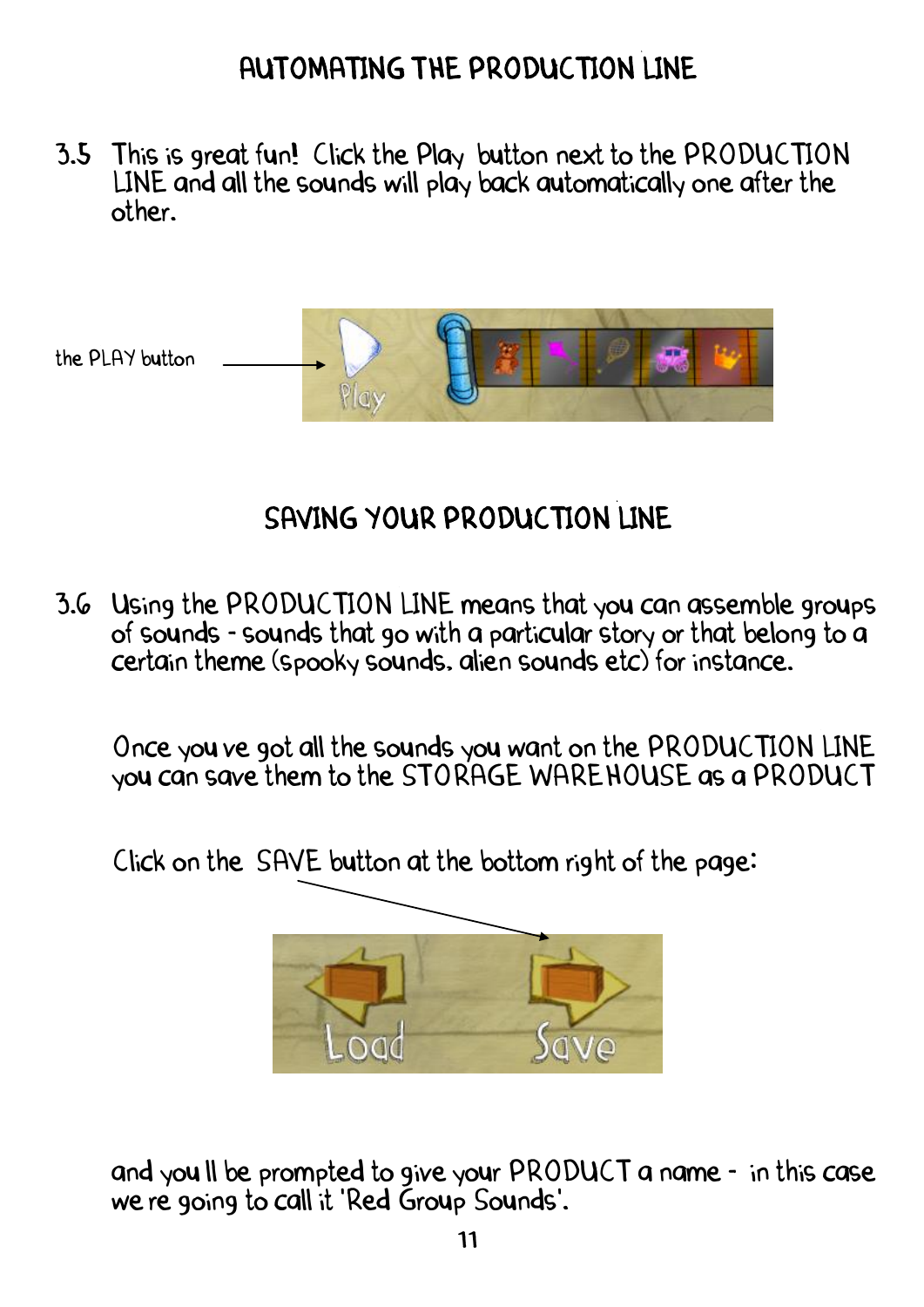When you type in the name and press the 'Enter' key you II be taken to the STORAGE WAREHOUSE and asked to click on a box to store your PRODUCT in.



Click on any of the empty boxes and your PRODUCT will be saved and there's a little message from Freddie the Forklift Driver to let you know it's safe!



3.7 Anytime you want all your collection of sounds back, click on the ' LOAD button on the bottom right of the Production Line page.

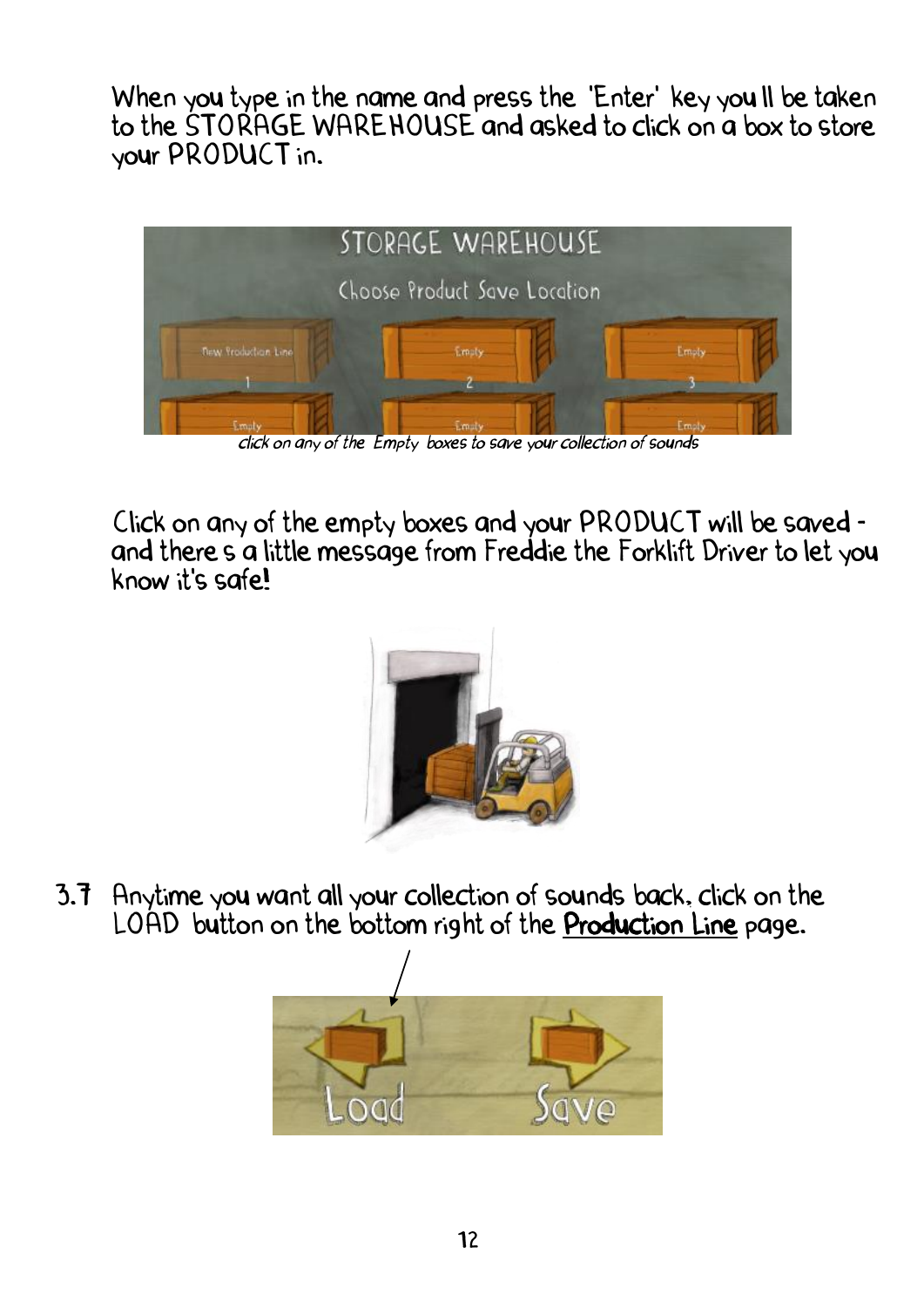When you return to the Production Line you will see that, at the top of the page, your PRODUCT now has the name you've given it.



## ASSEMBLING A NEW COLLECTION OF SOUNDS

3.8 If you ever want to start work on a new collection of sounds, just load in a NEW PRODUCTION LINE using the LOAD button on the bottom right of the Production Line page



and then clicking on the top left box in the STORAGE WAREHOUSE (see if you can spot the right one - the clue's in the title).



can you spot the 'New Production Line' box?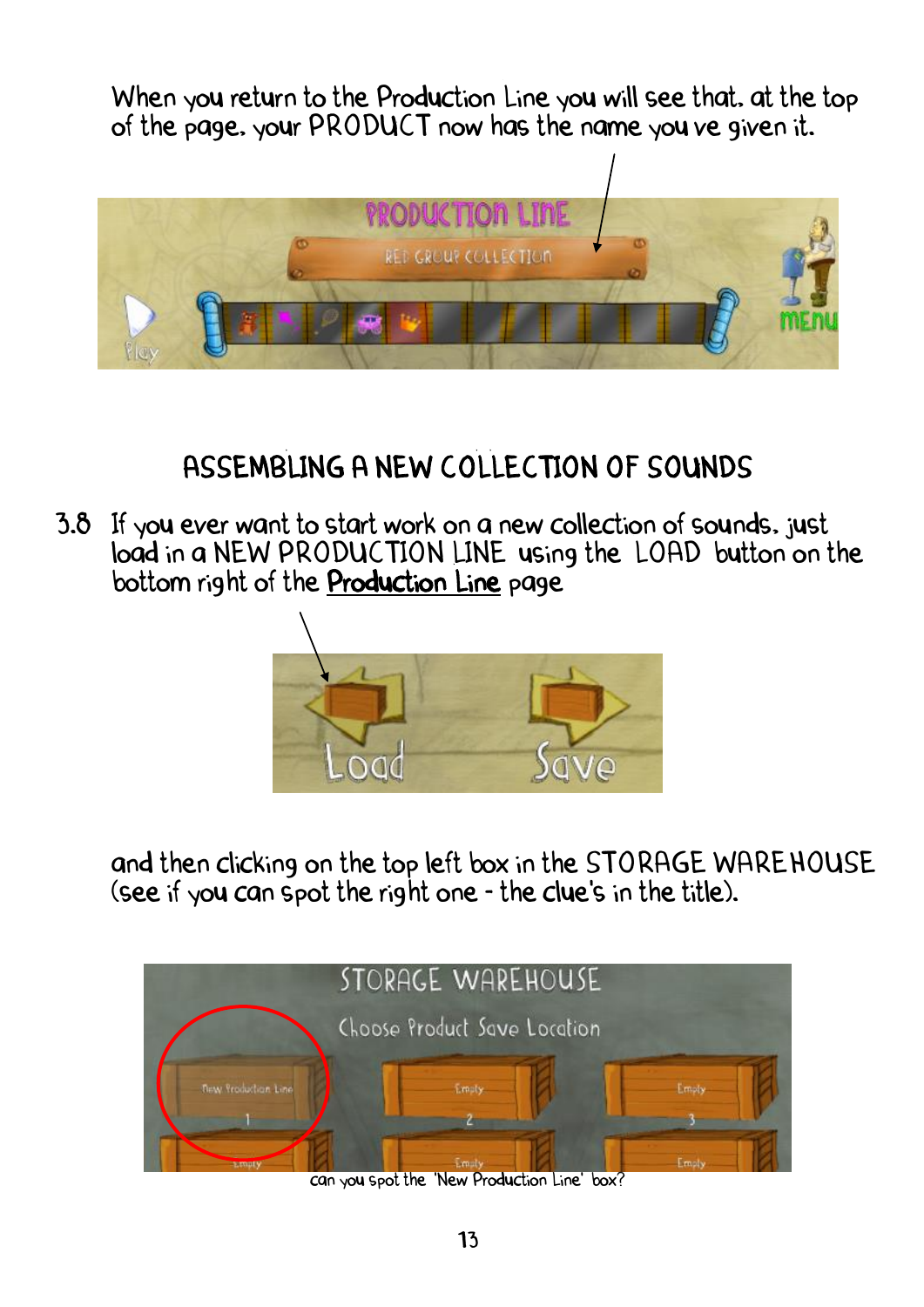3.9 If you've loaded a sound into the PRODUCTION LINE and you decide there's something about it you don't like you can easily change it.

Make sure the sound is loaded and ready to play (check the name of the sound is displayed in the bottom pane and the icon is highlighted on the PRODUCTION LINE).



Then click the FACTORY icon at the bottom left of the page



and you will be returned to the Music Factory where you can edit the sound.

There's no need to save changes - when you ve done editing, go back to the Production Line page using the Menu function and your sound will be where you left it in the PRODUCTION LINE and will include your new changes.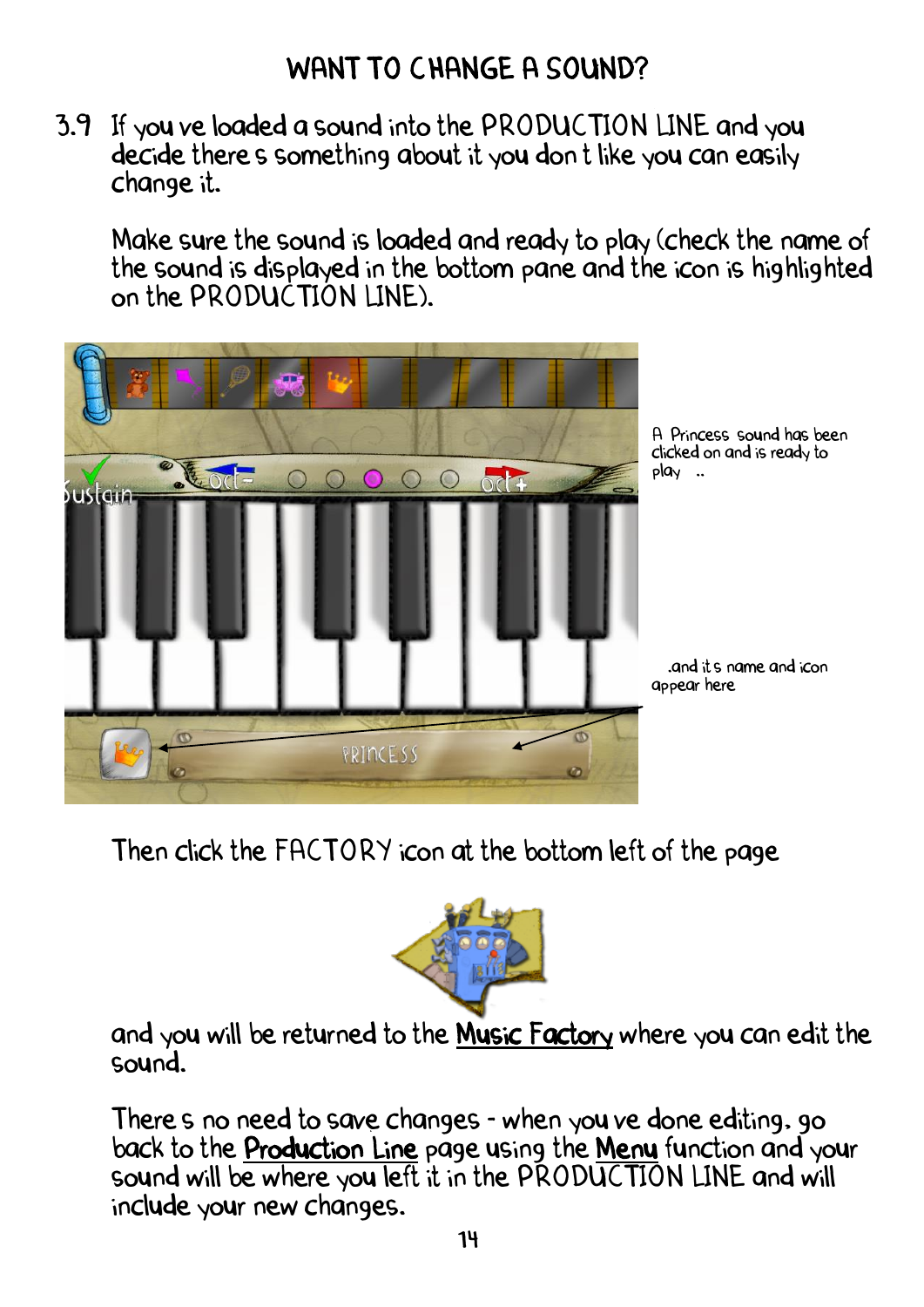## STAGE FOUR TIPS, TRICKS & ADVANCED STUFF

## THE INVISIBLE SETTINGS PAGE

4.1 The Settings Page is accessed from the Menu page by pressing 'Shift + Ctrl' and clicking on the COG that appears below the SOUND RECORDER in the bottom left of the page.



Here you can alter the following ways in which Mr Mangle runs his Magical Music Factory.

#### 4.2 In Level.

This determines how sensitive Mr Mangle's Magical Music Factory is to your microphone. The start of the recording is only triggered once the red/brown section of the live meter peaks above the green section.

If you LOWER the number you will to make more noise (maybe even shout!) before the recording will start.

If you RAISE the number then you will only have to whisper before the sound recording will start.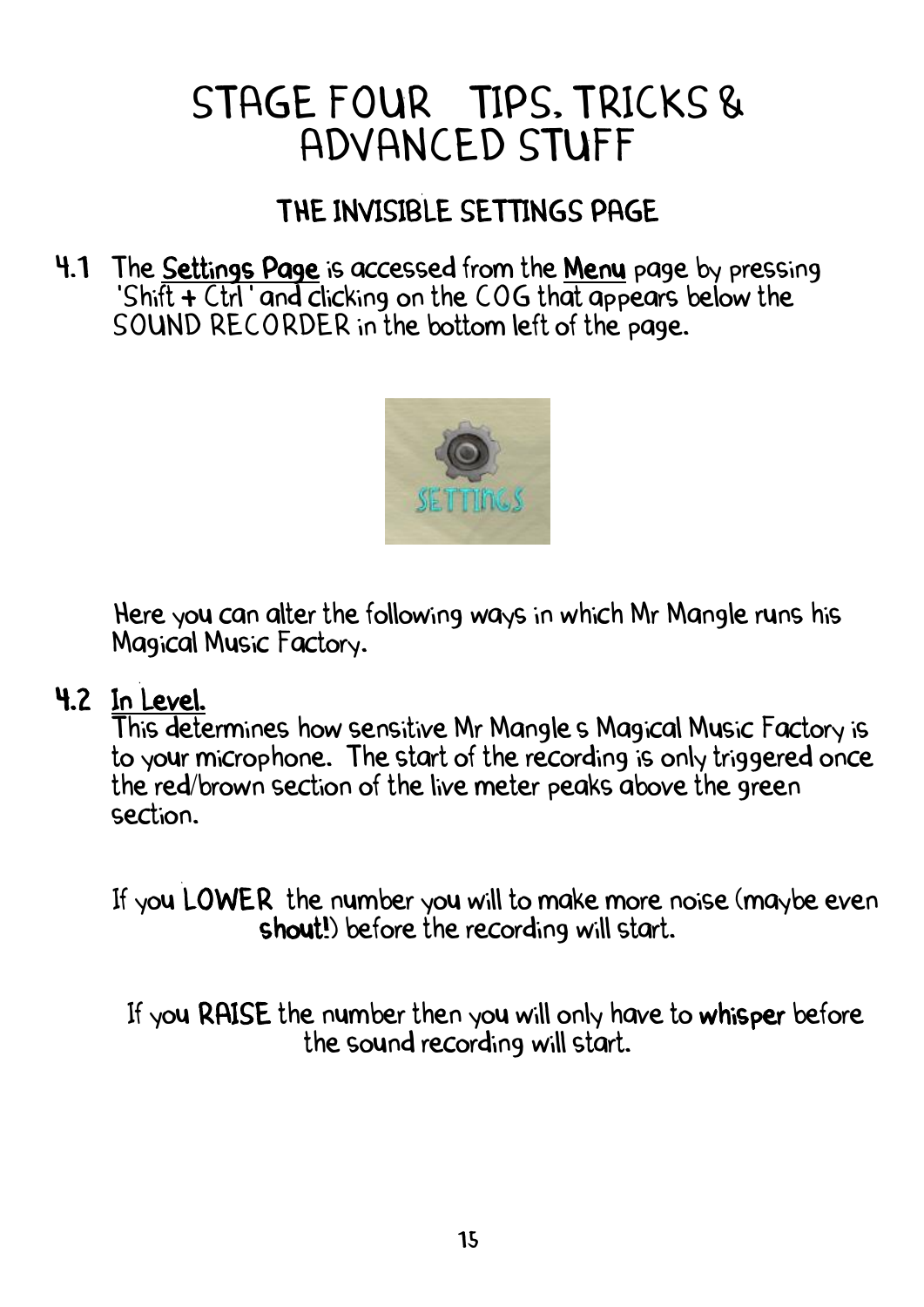#### 4.3 Clear All Data

WARNING! THIS ACTION CANNOT BE UNDONE AND WILL DELETE ALL OF YOUR SOUNDS! ABSOLUTELY! FOR EVER AND EVER AMEN!

If this is what you want and you are REALLY REALLY sure you hate your sounds so much you never want to hear them again, click away. If you re not sure, then step away from the mouse.

#### 4.4 Clear All Warehouse

This action cannot be undone but is not quite as radical as Clear All Data. It empties all of the boxes in the Storage Warehouse. meaning that your collections will be scattered to far corners of the Factory. However, the sounds will all be there so you can make new collections with them (or if you like, rebuild the collections you just deleted).

#### 4.5 Anim Toggle

Turns off or on Mr Mangle's little movements

#### 4.6 <u>Edit Toggle</u>

Turns off or on the pencil on the Factory Page that enables you to edit the name of our sound.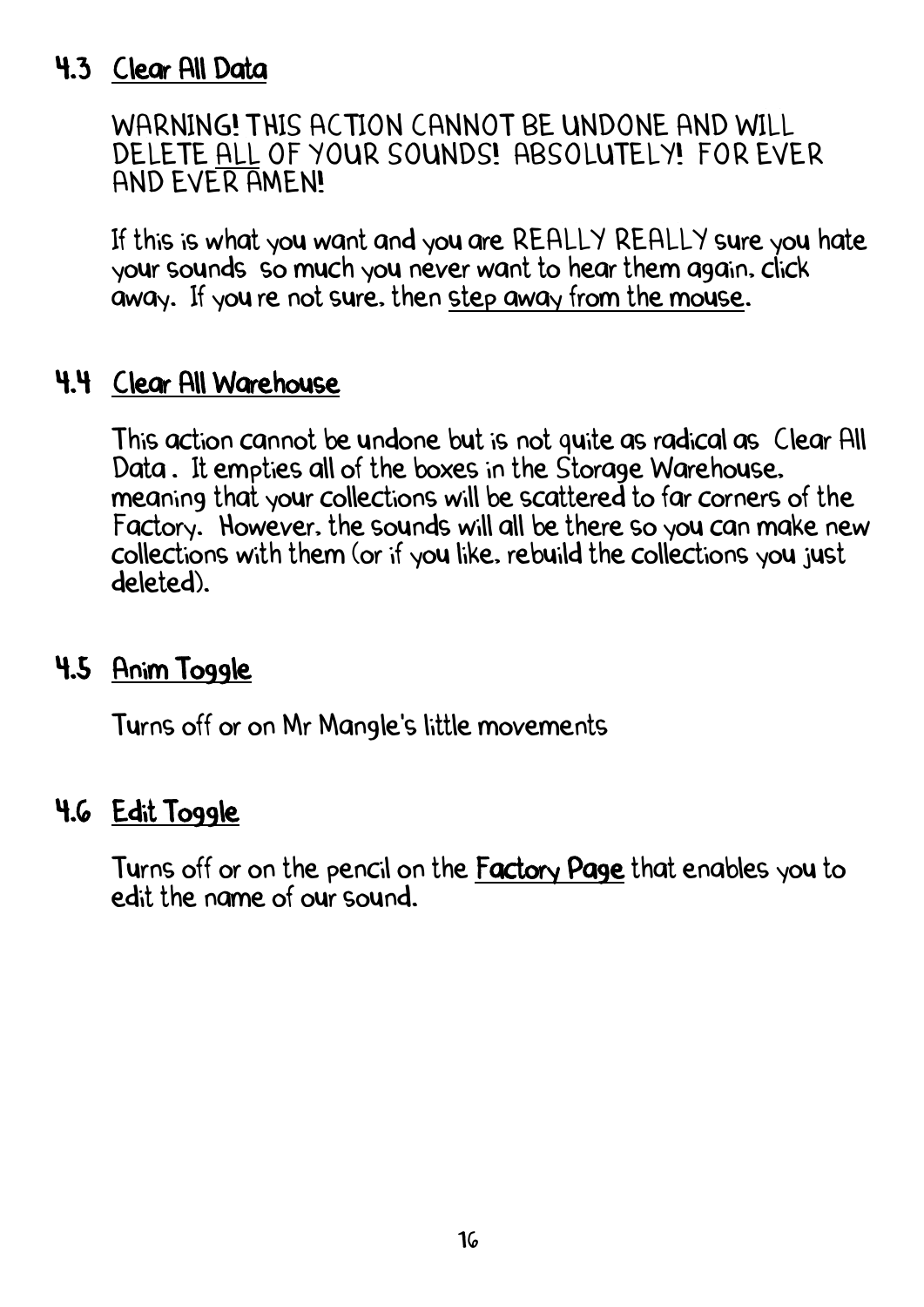- When using a mic, get it as close as possible to the sound you're recording but don't knock the mic.
- . Make sure you don't have silence in your sound before you actually hear anything You can check this by looking at the waveform of the sound in the Sound Recorder after you've made a recording. It should look like this:



NOT like this



The reason why this is important is that if you have silence at the beginning of the waveform, you won't hear anything to begin with when you play the keyboard in the Music Factory or Production Line pages. This can be really off-putting.

- It's better to record short sounds rather than long sounds (though you can record sounds as long as you want).
- You can use any MIDI controller you want with Mr Mangle (and if you don't know what one of these is you can skip this bit). Just make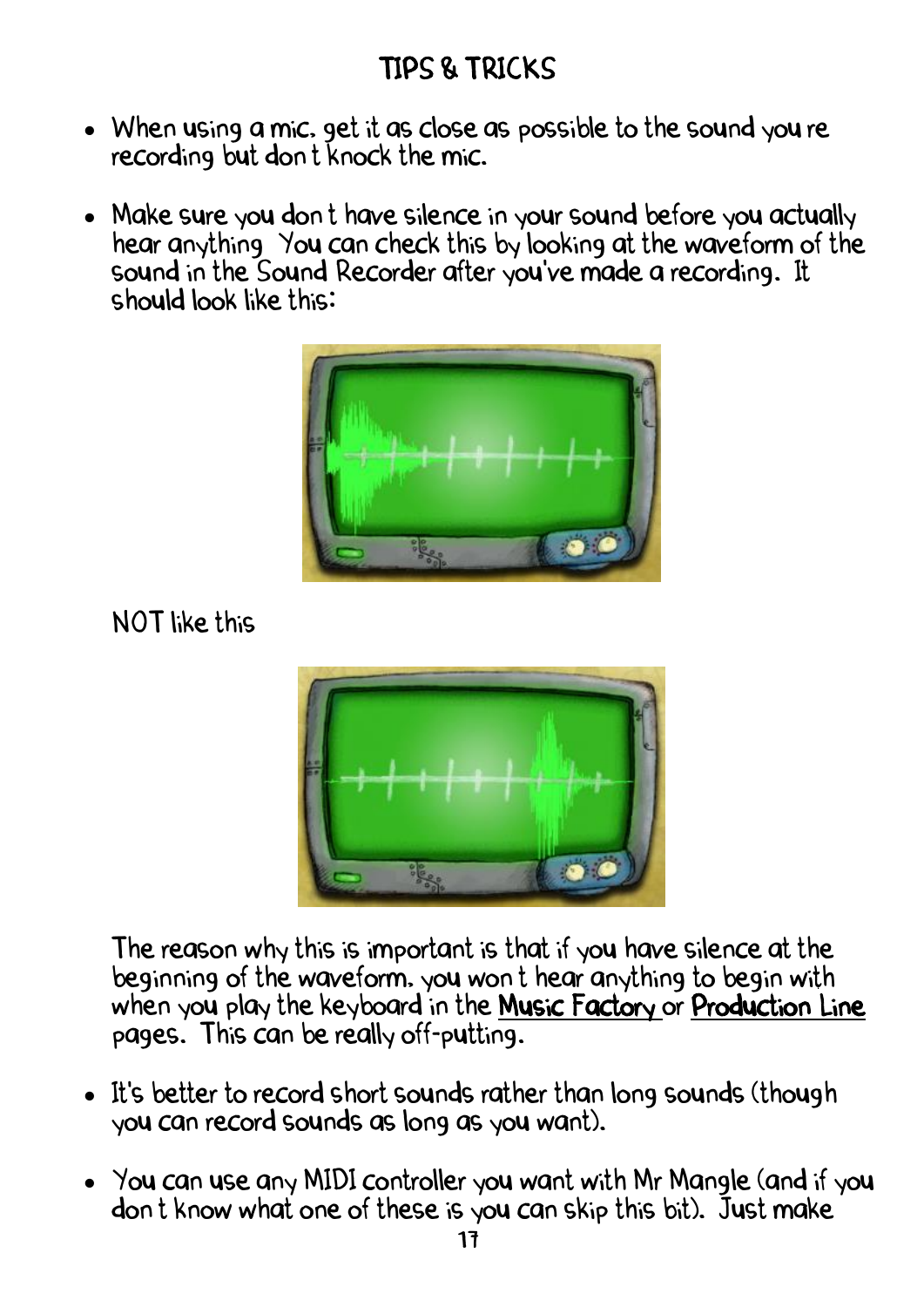your PC can receive MIDI messages and that your controller is plugged into your PC with a MIDI or MIDI-to-USB cable.

- Your MIDI controller will play your sound even when you are still in the Sound Recorder page - which makes recording & playback very quick indeed!
- All the effects you've added to your sounds will stay with them until you go to the Music Factory page and undo them.
- Build up your collection of sounds in the Production Line according to themes (e.g. short sounds, loud sounds, long sounds, spooky sounds etc) or stories (e.g. the sounds used in We re All Going On A Bear Hunt, or Peace At Last). Save each collection to the Storage Warehouse as a product and reload them whenever you want.
- Try recording sounds around you as well as your voice. Great sounds to record are:
	- o a bunch of keys jingling;
	- o water being poured;
	- o leaves being rustled
	- $\circ$  the rim of a glass (with or without water in it)
	- o any tuned percussion
	- o toys that make a noise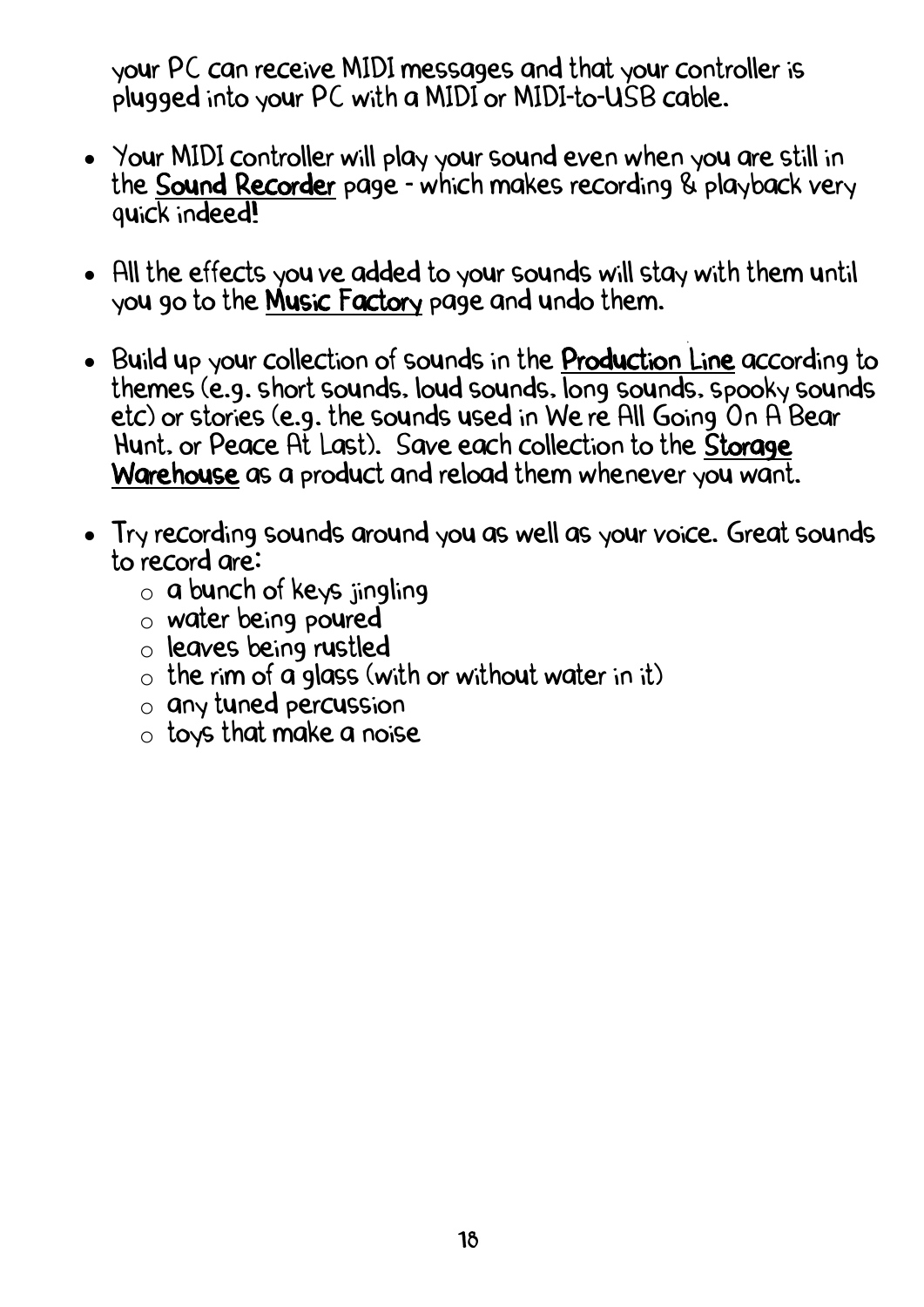## APPENDIX 1

### SORTING YOUR SOUND CARD SETTINGS

Every PC or Laptop has a soundcard - this is what enables you to heaer things played from your PC and also what enable your PC to hear things from the outside world.

#### If you Are Using A Mic That Is Plugged Into The Pink Socket:

BEFORE YOU OPEN MR MANGLE go to the START button on your Desktop, click it and choose 'Control Panel'' and choose 'Sounds and Audio Devices' from the 'Classic View' menu.

This dialogue box will pop up - navigate to the Audio tab and make sure that the 'Sound playback & recording Default devices' are both set to your soundcard.

Then check the Voice tab and make sure Voice playback and Voice recording options are also set to your soundcard.

Finally, go to the Volume tab and make sure that the Device volume is set reasonably high and that the Mute checkbox is UNCHECKED.

Click 'Apply' and 'OK'

| <b>Sounds and Audio Devices Properties</b>                                         |  |
|------------------------------------------------------------------------------------|--|
| Audio<br>Volume<br>Sounds<br>Voice<br>Hardware                                     |  |
| Sound playback<br>Default device:<br>Realtek HD Audio output<br>Volume<br>Advanced |  |
| Sound recording<br>Default device:<br>Realtek HD Audio Input<br>M                  |  |
| محمر بالمفق<br>Advanced.                                                           |  |
| MIDI music playback                                                                |  |
| Default device:                                                                    |  |
| Microsoft GS Wavetable SW Synth<br>v                                               |  |
| Volume<br>About                                                                    |  |
| Use only default devices                                                           |  |
| OK<br>Cancel<br>Apply                                                              |  |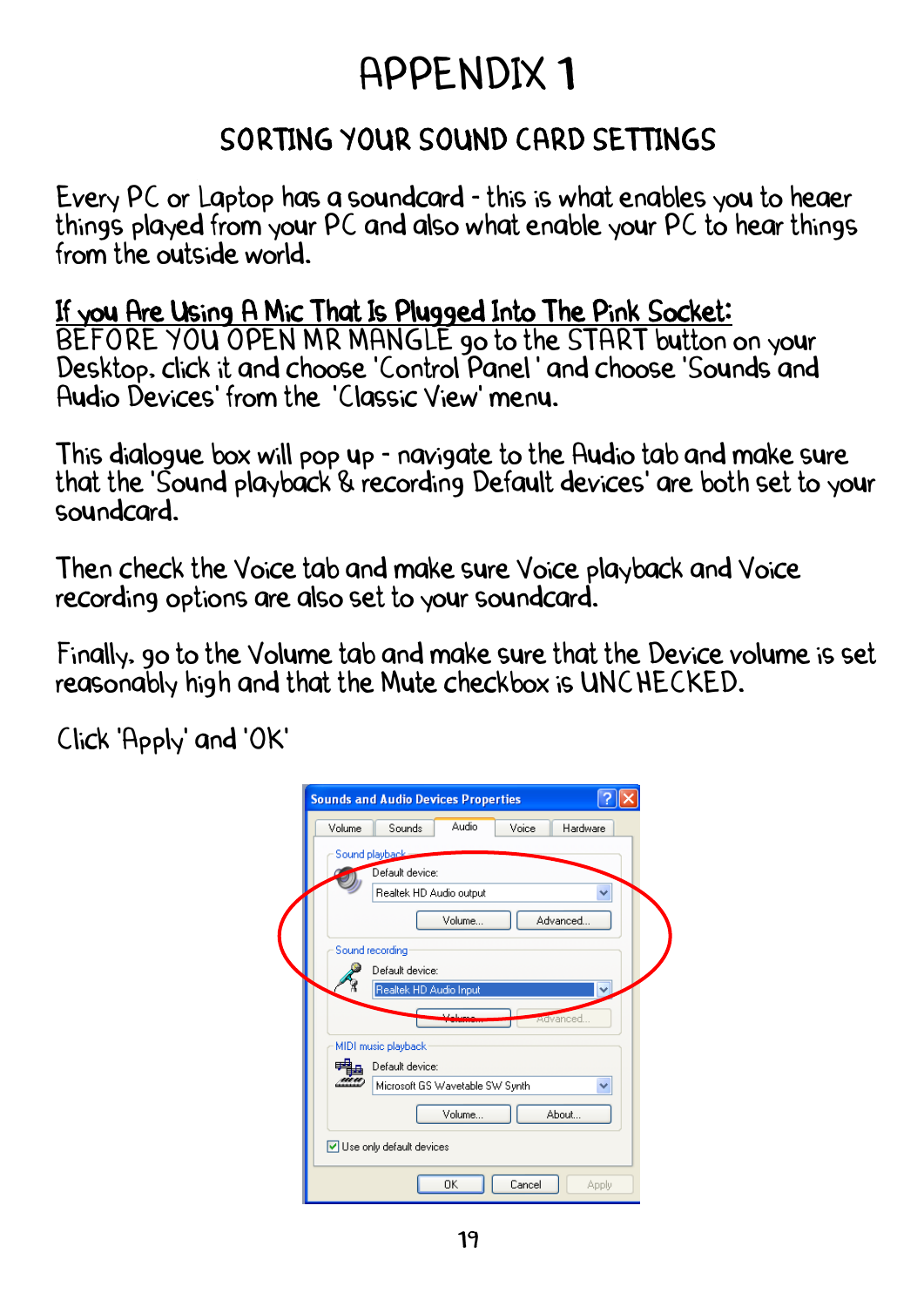#### If you Are Using A Mic That Is Plugged Into A USB Socket:

BEFORE YOU OPEN MR MANGLE go to the START button on your Desktop. click it and choose 'Control Panel' and choose 'Sounds and Audio Devices' from the 'Classic View' menu.

This dialogue box will pop up - navigate to the Audio tab and make sure that the 'Sound recording Default device' is set to the USB audio device.

Then check the Voice tab and make sure Voice recording option is also set to your USB audio device.

Finally, go to the Volume tab and make sure that the Device volume is set reasonably high and that the Mute checkbox is UNCHECKED.

Click 'Apply' and 'OK'

| <b>Sounds and Audio Devices Properties</b> |                                            |        |        |          |  |  |  |  |
|--------------------------------------------|--------------------------------------------|--------|--------|----------|--|--|--|--|
| Volume                                     | Sounds                                     | Audio  | Voice  | Hardware |  |  |  |  |
|                                            | Sound playback                             |        |        |          |  |  |  |  |
|                                            | Default device:<br>Realtek HD Audio output |        |        |          |  |  |  |  |
|                                            |                                            |        |        |          |  |  |  |  |
|                                            |                                            | Volume |        | Advanced |  |  |  |  |
|                                            | Sound recording                            |        |        |          |  |  |  |  |
|                                            | Default device:                            |        |        |          |  |  |  |  |
| C-Media USB Audio Device                   |                                            |        |        |          |  |  |  |  |
|                                            |                                            | Volume |        | Advanced |  |  |  |  |
|                                            | MIDI music playback                        |        |        |          |  |  |  |  |
|                                            | Default device:                            |        |        |          |  |  |  |  |
|                                            | Microsoft GS Wavetable SW Synth<br>Y       |        |        |          |  |  |  |  |
|                                            |                                            | Volume |        | About    |  |  |  |  |
| Use only default devices                   |                                            |        |        |          |  |  |  |  |
|                                            |                                            | OΚ     | Cancel | Apply    |  |  |  |  |